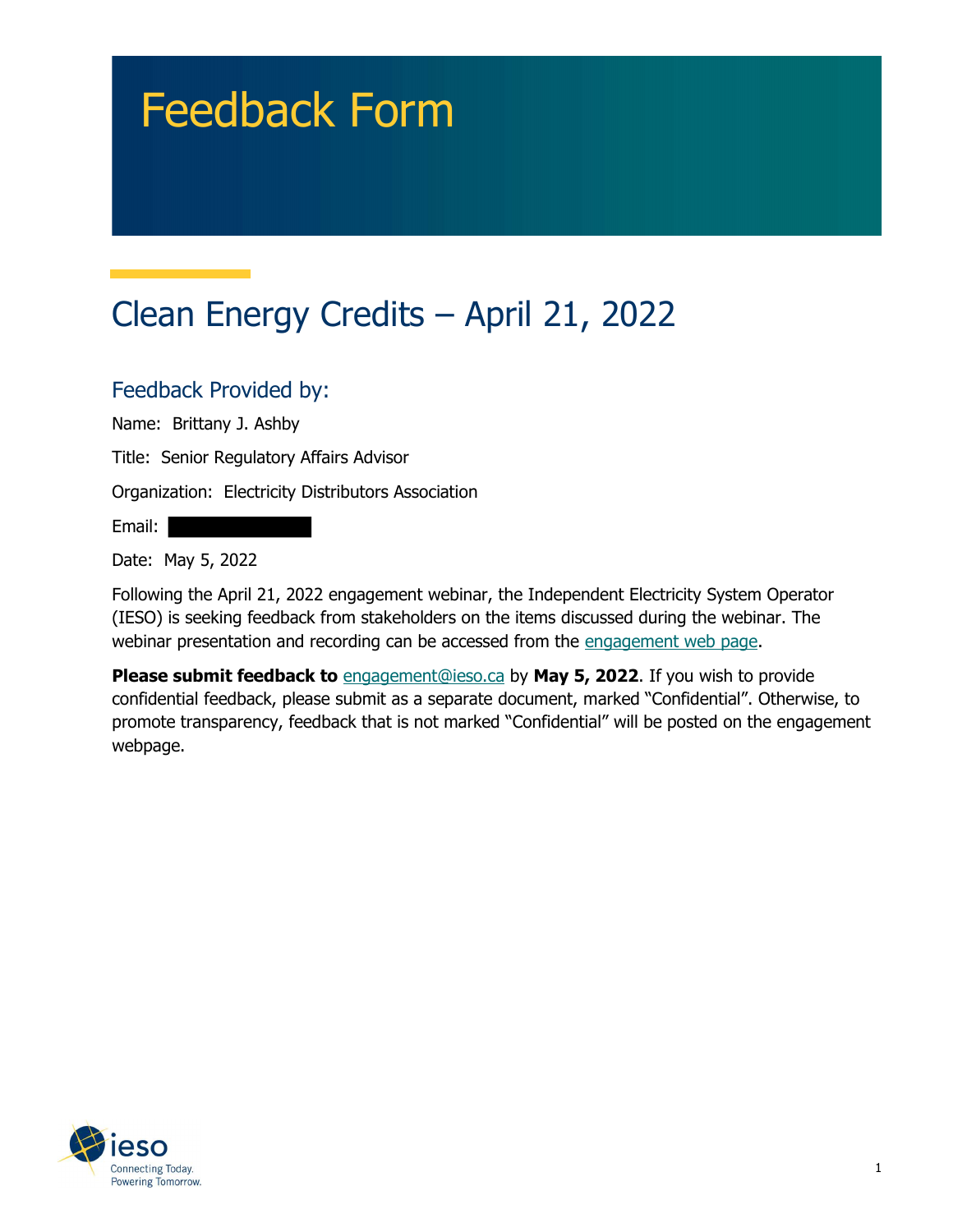# Registry Design Features

| <b>Topic</b>                                                                                                             | <b>Feedback</b>                                                                                                                                                                                                                                                                                                                                                                                                                                                                                                                                                                                                                                                                                                                                                                                                                               |
|--------------------------------------------------------------------------------------------------------------------------|-----------------------------------------------------------------------------------------------------------------------------------------------------------------------------------------------------------------------------------------------------------------------------------------------------------------------------------------------------------------------------------------------------------------------------------------------------------------------------------------------------------------------------------------------------------------------------------------------------------------------------------------------------------------------------------------------------------------------------------------------------------------------------------------------------------------------------------------------|
| Are there any registry features missing<br>from the proposed list, either basic<br>requirements or future functionality? | Other registry features that would be beneficial in the<br>establishment of the design features for CEC could be<br>(1) The definition of legal units of measure and the<br>consideration of kW, kVa, and kVar and load offset<br>(net behind the meter) totalization, energy storage,<br>and loss compensation.<br>(2) Clarity on the transfer of data. For example: IESO<br>directly reading meters, LDC owned meters, Green<br>Button, Measurement Canada<br>(3) Financial transactions should be transparent as to<br>whether it is going back to the electricity system or<br>elsewhere.<br>(4) Clear, transparent, and defensible (certified) carbon<br>emissions calculation for ratepayers to use as a<br>tool.<br>(5) Primary goal of CEC offerings should also include<br>wording to support the reduction of Green House<br>Gases. |

## CEC Product Offering Options

| <b>Topic</b>                                                                             | <b>Feedback</b>                                                                                                                                                                                                                                                                                                                                                                                                                       |
|------------------------------------------------------------------------------------------|---------------------------------------------------------------------------------------------------------------------------------------------------------------------------------------------------------------------------------------------------------------------------------------------------------------------------------------------------------------------------------------------------------------------------------------|
| Has IESO identified the right set of CEC<br>product offerings? Are there any<br>missing? | More consideration for net metering customers<br>participating in the product offering need to be examined.<br>Customers who participate in net metering also have<br>contributed their investments in green energy and will<br>likely want similar access to the product offerings and<br>benefits of clean energy. Additionally, adding Electric<br>Vehicle charging to the list of eligible ways to generate<br>CEC <sub>s</sub> . |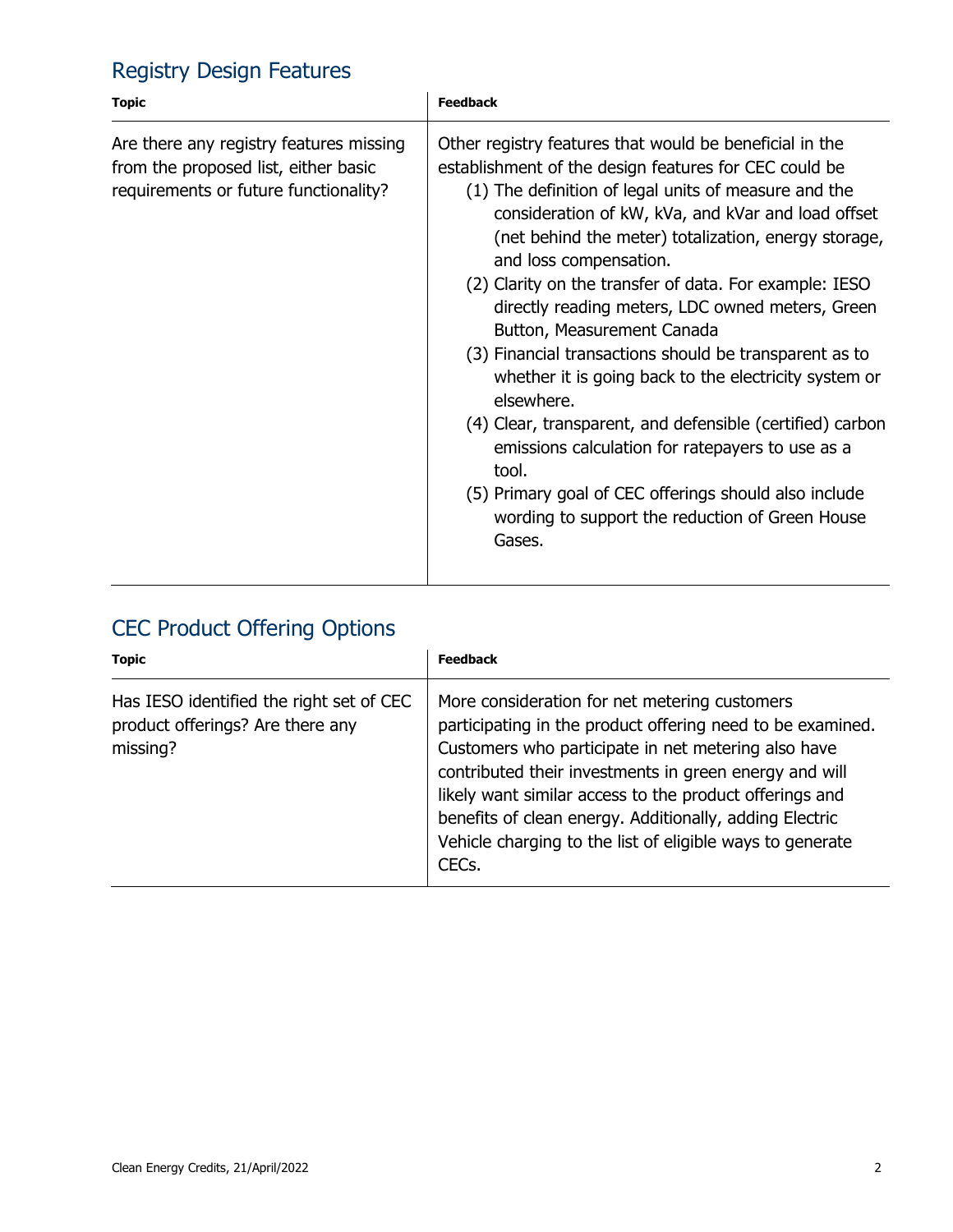| <b>Topic</b>                                                                                                 | <b>Feedback</b>                                                                                                                                                                                                                                                                                                                                                                                                                                                                                                                                                                                                                                                                                                                                                                                                                                                                                                                                                                                                                                                                                                                                                                                                                                                                                                                                                                                                                                                                                                                                                                                                                                                                                                                                                                          |
|--------------------------------------------------------------------------------------------------------------|------------------------------------------------------------------------------------------------------------------------------------------------------------------------------------------------------------------------------------------------------------------------------------------------------------------------------------------------------------------------------------------------------------------------------------------------------------------------------------------------------------------------------------------------------------------------------------------------------------------------------------------------------------------------------------------------------------------------------------------------------------------------------------------------------------------------------------------------------------------------------------------------------------------------------------------------------------------------------------------------------------------------------------------------------------------------------------------------------------------------------------------------------------------------------------------------------------------------------------------------------------------------------------------------------------------------------------------------------------------------------------------------------------------------------------------------------------------------------------------------------------------------------------------------------------------------------------------------------------------------------------------------------------------------------------------------------------------------------------------------------------------------------------------|
| Are there benefits/challenges to any of<br>the proposed CEC product offerings that<br>have not been covered? | There are benefits of product Free Unbundled CEC Product<br>Distribution (Option 1a); Existing EAs have already been<br>paid for by all ratepayers and have been embedded in<br>contract costs, and this would be essentially getting<br>customers to pay again for what they've already paid for.<br>The product offerings should have customers only pay for<br>the additional/incremental generation and new investment,<br>not for what is already existing. (Option 1a) Free<br>Unbundled EA Distribution, as presented, gives existing<br>customers a credit so 90% of their electricity is emissions<br>free. While there will not be a large pool of new EAs for<br>customers that want to have 100% emissions free to<br>choose from. This will consequently drive the price of EAs<br>up to a point where it will incent new low carbon<br>generation, which should be the desired result. If the<br>existing EAs are sold and are purchased by interested<br>customers, it is expected the existing emission factors from<br>the grid increase for the remainder of the customers.<br>Challenges of the proposed CEC product offering that have<br>not been covered are:<br>(1) The carbon implications are for domestic industry that<br>doesn't buy the credits.<br>(2) (Option 1b); Residual supply mix impacts for existing<br>customers that do not purchase CECs. Ontario customers<br>have been paying the substantial cost of achieving the<br>existing pre-CEC supply mix via the GA for a long time.<br>(Option 1c); If the GA was reduced for PPA purchases,<br>careful design is required to avoid shifting GA costs to<br>customers that do not enter into PPAs (Option 3a).<br>(3) Potential for conflict of interest in the sales and<br>administering of CEC. |

| <b>Topic</b>                                                     | <b>Feedback</b>                                                                                                                                                                                                                                               |
|------------------------------------------------------------------|---------------------------------------------------------------------------------------------------------------------------------------------------------------------------------------------------------------------------------------------------------------|
| Which CEC option(s) works best for your<br>company? For Ontario? | As proposed but not yet defined the default bundled CEC<br>option whereby ratepayer calculations of carbon emissions<br>footprint include the carbon supply mix. Customers are<br>likely to prefer a status quo unless there is a clear benefit<br>otherwise. |

#### CEC Customer Preferences Survey